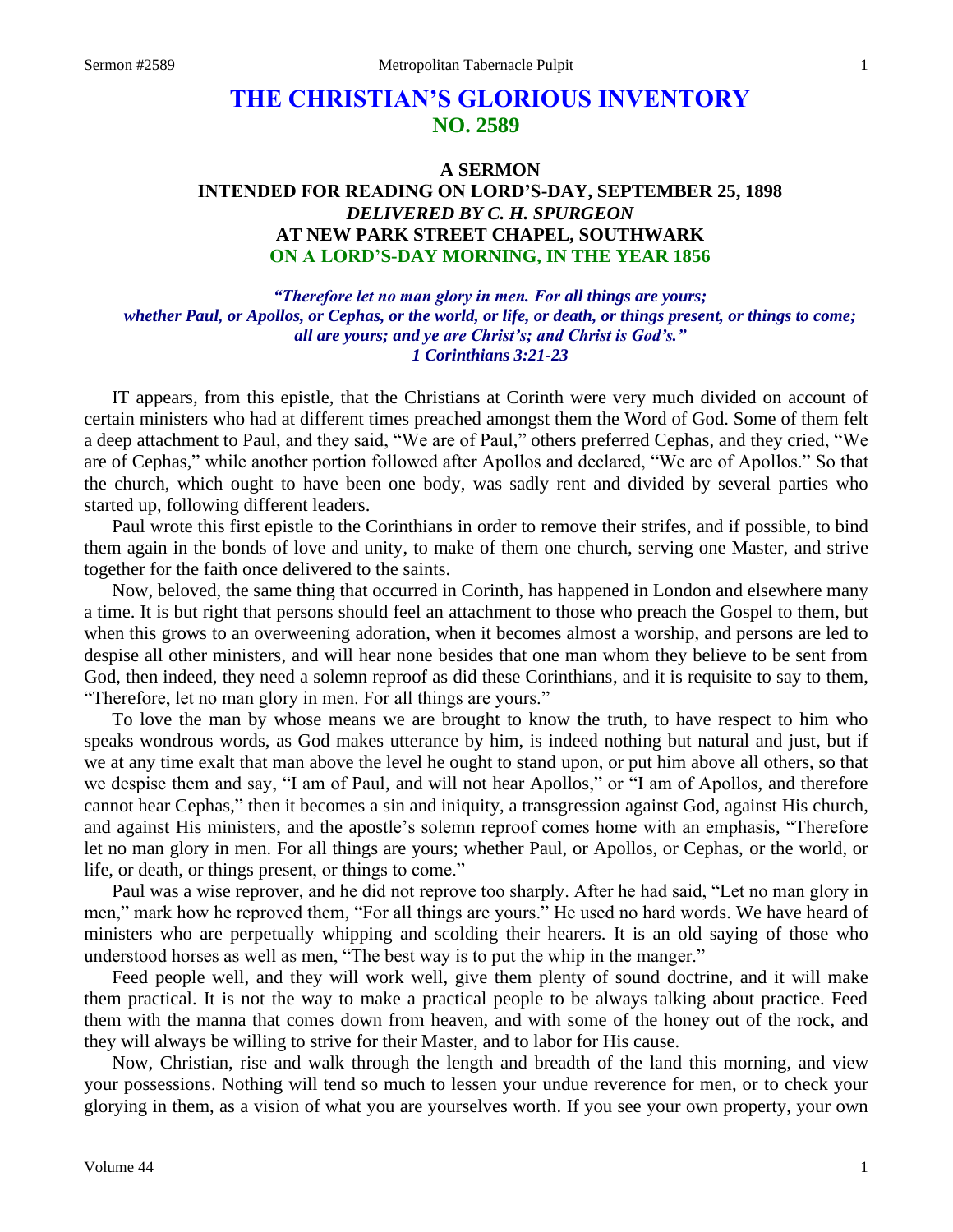possessions, you will not then be so much inclined to place too high a value upon one certain thing, though it may be in itself exceedingly precious.

First of all, we have before us *an inventory of the Christian's possessions,* "All things are yours." Secondly, we have *the title deeds,* "Ye are Christ's; and Christ is God's," and thirdly, we have *the conduct expected from a man who is so exceedingly rich,* "Let no man glory in men."

**I.** First, I said, we have AN INVENTORY OF THE CHRISTIAN'S POSSESSIONS.

The apostle sets down at the top the total of the whole, and then he proceeds to mention the possessions one by one. The sum total is *"all things,"* but as these two words are said very quickly, and are very general in their meaning, he particularizes, and gives each of the things in its proper place. First he says, "All things," and then he gives us a list which includes "all things."

And first, he says that *all ministers are yours.* As a Christian man, all kinds of ministers are yours, "whether Paul, or Apollos, or Cephas." All preachers are not Pauls, all are not like Apollos, and all cannot speak like Cephas, but ministers of all kinds are yours, they are not their own, they belong to the church at large.

There is Paul, he has a clear, logical mind, he preaches good doctrine, and proclaims it powerfully too, he is yours, go and hear him. There is Apollos, who preaches with eloquence, he is not so much a logician as an orator, he cannot reason, perhaps, but he puts his thoughts into beautiful shapes, and delivers them well, go and hear Apollos.

There is rough Cephas, a plain, blunt, honest, outspoken man, he never minces matters, what he says, he says out of his heart, *con amore,* his whole soul goes with every word. Do not despise him. You may like Paul better, and Apollos may be more to your taste, but Cephas has his work to do as well, and all are yours—their talents, their station, whatever they possess—all are yours.

You sometimes speak of "my minister." Yes, you have a particular minister, but then all ministers are yours, not only that special one, but all who are called of God, whatever may be their peculiar mode of preaching, they are yours to profit by, if indeed they are God's servants.

There is Boanerges, he preaches, in a thundering manner, of the wrath to come, his sermons alarm you, he drags a harrow across your soul, he speaks as if he had just come from the top of Sinai, where the thunders of God were pealing, and the lightning flashing beneath his feet, he speaks like a man impressed with solemn awe, as if he had for a while traversed the lake of fire and brimstone, and had descended into the abyss of hell, and seen the horrid pits where the wicked lie, and bite their bonds. Hear him, *he is yours.* 

Here is another, a Barnabas, who speaks words of gentle comfort. You seldom hear thunder from him, his preaching is like the soft evening breeze. He is like the sun that has healing beneath his wings, gently he speaks to the broken hearted, and binds up their wounds. You love to hear him, he is quite as useful as Boanerges, and Boanerges is as useful as Barnabas, *and they are both yours.* 

One is a loving John, sweet in his disposition. You can read love in his eyes, he has leaned his head on the bosom of Jesus, and when he speaks, he says, "I beseech you, love one another." Another is like Peter, he speaks terribly of the last days wherein shall come scoffers, and of the fire which shall consume the ungodly. Both Peter and John have their special province, *and they are both yours.* 

When God has blessed a man, when there is an unction from the Holy One resting on him, when he can trace his descent from the apostles by being a follower of the apostles, and preaching apostolic doctrine in an apostolic manner, then indeed you may say he is yours, for "all are yours, whether Paul, or Apollos, or Cephas." "Then how little and narrow minded I am," perhaps the Christian will say, "that I have not cared for this or that man, because he was not exactly after my mode!"

O dear creatures, would you have the making of God's ministers? A sorry lot they would be if you had. God makes them as He pleases, and sends them into the world after His own fashion, each with his own work to do in his own manner, but they are all yours. There is a minister who preaches very sweetly, well, he is yours, he is your servant, your waiting-man, he is not a lord and master over you, but your servant, "Ourselves your servants for Jesus' sake."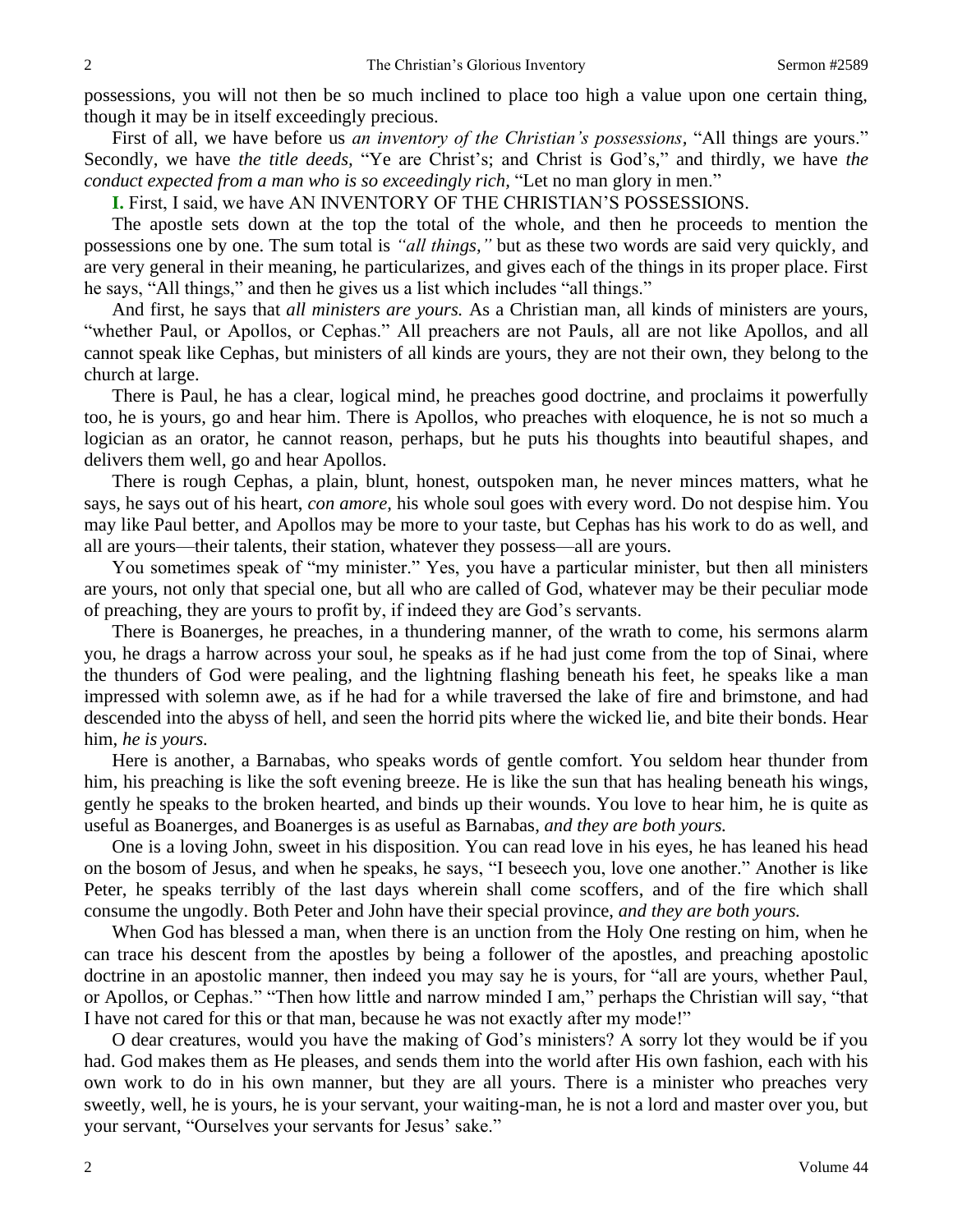Whoever he is, if he is a true minister of God, he will profess himself to be the servant of the church, your positive property. Make all the use you can of him then. Try and recollect all the good things he may say, whatever choice utterances, whatever golden sentences and silver words come from his lips, treasure them up, for they are all yours, whether they be the words of Paul, or Apollos, or Cephas. This is the first entry in the inventory.

And next, *"the world"* is ours. This great world, considered naturally, the home wherein we live, is all ours. Men have carved it out for themselves, worldlings have said, "So much is mine, and so much is yours. Yonder fields belong to that rich man, and the houses there, and that park, belong to such another." They may call it theirs if they like, but the world is yours. It is yours as much as if you had a legal title to it here below, it is yours, not in imagination, or conception, but in reality.

Do you ask me how it is? I tell you, the world only exists for you. If you and all your fellow Christians were gone out of it, if the righteous were departed, the world would at once be a desert. "Ye are the salt of the earth," the conservers, the preservers of it, it abides for your sake. Take *you* away, and the world would be turned into rottenness and perish. The world is but the scaffold of your soul's salvation, it is but the place where you prepare yourselves to enter into the world above.

This world would have been consumed by fire long ago, if it had not been for the righteous. God bids the flames tarry till He has taken all His children home, he only keeps the world in existence for the sake of His elect. It is a debased world, the trail of the serpent is over it all, it is spoiled, its beauty is marred, it is a fair world but a false one, its glory is departed. God would utterly destroy it but that He intends His church to be fostered in the wilderness, and He will not sweep the wilderness away till He has carried His people through it.

This world is yours, there is not a speck of it which is not yours, the whole of it is yours, from the East to the West, and from the North to the South. The lands of untrodden snows are yours, the wide, expansive ocean is yours, yon blue sky with all its gems of stars is yours. "All things are yours."

One man says of a certain part, "That is mine!" He knows not what he says, it is yours. It is let to him for a little while, he occupies it as a tenant, he is only the man who takes care of your house for you. It is *your* house, though he lives in it, and enjoys the comfort of it. He stretches himself on the couch, but the house is yours, and it shall be yours, by and by, when Jesus Christ shall come a second time, without sin unto salvation, and shall reign upon the earth with His ancients gloriously. Then shall you wear a crown, and shall be made a king and a priest unto your God, and shall reign with Christ upon the earth for a thousand years.

This world is yours now. "Nay, but," sayest you, "I am poor, and have but little of it." It is yours, notwithstanding, only you are not yet come of age. The son, before he is of full age, is as truly the heir of all the property as he will be when he comes into full possession of it. He has enough for his necessities, but not more, still, he says, "It is mine, and when the day shall come that I am twenty-one, I shall have it all." So, Christian, you are at present only a child, and it would not do to give you all your property at once, you are not come of age, but when you have passed through your time of probation, you shall say, "It is mine."

But did I hear you say that you have not enough of this world's necessities? Hush, be silent, or else the promise is broken, "Bread shall be given him; his waters shall be sure." I know you have enough, or if you have not enough at present, yet it is coming to you. God will not leave you; if He bring you ever so low in poverty, still trust Him, for His promise is engaged to supply your needs. "The young lions do lack, and suffer hunger: but they that seek the LORD shall not want any good thing."

Try your Lord by faith. If you have no situation, no means of providing for yourself, yet ask Him, and He will give you all you need. If you have no place to lay your head, God will provide it for you. However deep your distresses may be, He will never let you perish. His honor is engaged on your behalf, and He will take care of you. Poor as you are, this world is yours. Draw then, on your Heavenly Banker, go and ask your God for what you need, and as truly as He is God, He will hear the cry of the destitute, and will not despise your prayer.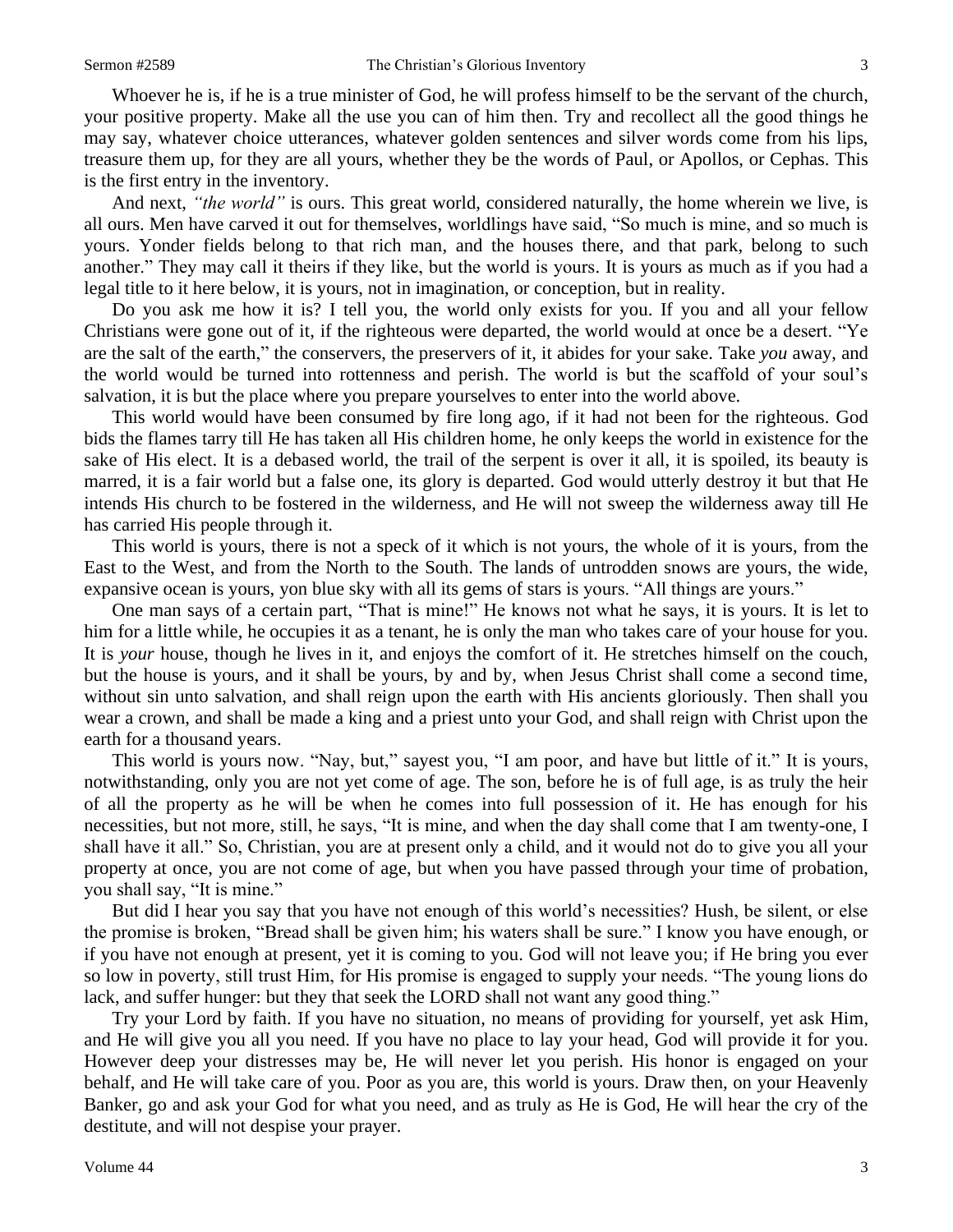And next, *"life"* is ours. Have you never heard a person say, "Oh! if I might but die, and depart, and be with Jesus"? And you have heard him sometimes repeat the psalmist's wish, "Oh, that I had wings like a dove!" Now, if he had wings like a dove, what would he do with them? Where would he put them? "Oh," he says, "that I had wings like a dove, for then would I fly away, and be at rest." No, you would not be at rest, for if you were to fly away before your work was done, you could not rest even then. But when your work is done, then you will be at rest without needing the wings of a dove. Therefore do not make such a silly request any more, but be content to wait and tarry the Lord's time.

Moreover, look not upon life as an evil thing, it is one of the good things we possess. It is a glorious life, after all, when a man knows how to enjoy it, and how to improve it. What! be ashamed to live here when you have such means of doing good and glorifying God, and such pleasant seasons of communion with Jesus, and such preparations for eternity? What! count life nothing? It is one of the greatest blessings we possess, and to stop here till our portion of labor shall be done, is a blessing, nor would we wish to have our lives shortened by a single hour, for God has predestinated the time for its end.

I think *that* man has morbid views who, does not reckon life a blessing. With all its trials and sorrows, it is still a precious gem, it may be set in a ring of iron, but it is a gem notwithstanding. Life may be hidden in the depths, like a rare pearl, but he that by faith, can act the part of a diver, will fetch the pearl up, and see its value.

I think an angel in heaven might be glad to live on earth for the good he might do. If I may be the means of saving souls from hell, if I can wipe away the mourner's tears, if God shall help me to bind up the broken in heart, and to set free the prisoner, if my fellow man, by my means, can be led in the paths of righteousness, if souls can be snatched from perdition, and heirs of earth be made heirs of heaven, by my staying here, then, O God, let me live!

I think the life of Methuselah were well purchased, and that we might well brook even such a long delay from heaven, if we could serve God better by staying here. Do not look upon life as a curse Christian! Count it a blessing, and seek to make it so. It will be full of weeds and thistles to you if you do not plough it, but if you plough life with persevering industry and earnestness, you will make it like a garden of the Lord. You can make the wilderness blossom like Eden, and the desert shall be a very Carmel for joy, so that the mountains and hills shall break forth before you into singing, and all the trees of the field shall clap their hands. Yes, Paul was right when he wrote of life as a blessing, for a blessing it certainly is.

The next thing does not seem to be of any value at all, *"or death."* But Beloved, what would life be worth if it were not for death? There are some books that have only plain black letters till you come to the "Finis," which is illuminated, so it is often with life, it is printed in black letters till you come to the last leaf, and that page is lit up with glory,—for that page is death! O life! I would call you a curse if I could not see death behind you. To live here always, who would wish it? To walk perpetually upon this earth, and to dwell here absent from the Lord, and present in the body, that were indeed a curse. But life is a blessing because after life comes death.

Yea, death itself is a blessing to the Christian! Usually, we look at death not so much as what it is, as what it appears to be. Death is an angel, the fairest in creation, but death sometimes dresses itself in terrible garments. It *appears* to be terrible, but it is not. Moreover, we think death to be dreadful because we do not see the whole of death. You know why Belshazzar trembled when he saw the handwriting on the wall, it was because he could see nothing but the hand, he could not see the body.

That is why we are afraid of the hand of death, because we see nothing but the hand. If we could see the whole of death, we would count it a cherub. Death indeed, is not a dreary thing to those who believe in Jesus, those who know how to commune with death from day to day will never be afraid of talking or thinking of it. It is the gate to endless joy, and do we dread to enter there? What is it? The grave is a bath where my body shall, like Esther, bathe itself in spices until its Lord shall say "Awake!" and I shall rise from my grave, clothed in immortality and glory, to dwell with Him forever.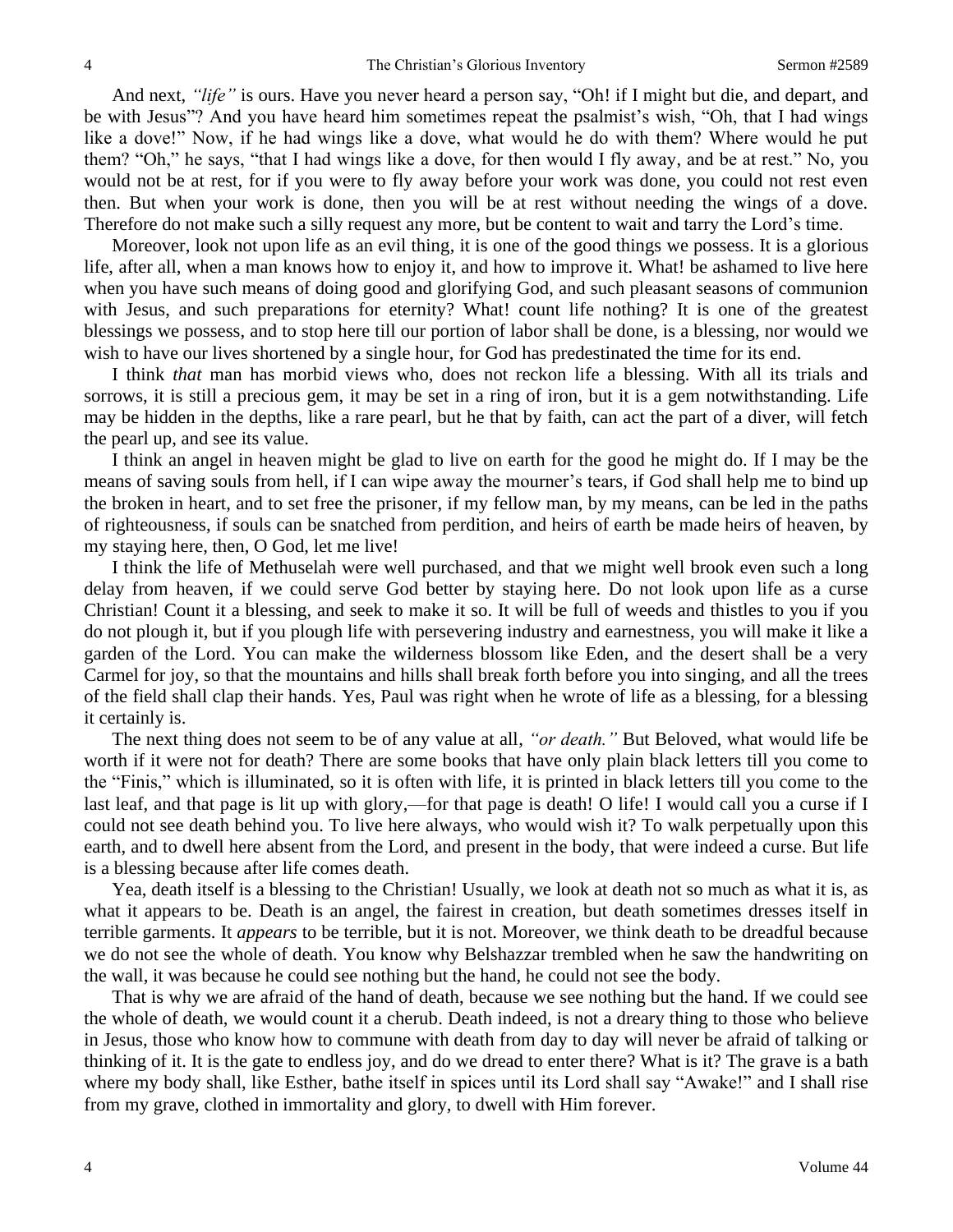Death, I have often trembled at you! In midnight hours, I have thought it must be terrible to die, and I have shaken at your pale apparition. O Death! your ghastly appearance has sometimes frightened me, I have striven to run away from you, but you are my slave now, and I will not tremble at you any more. Death, you are mine! I write you down among my goods and chattels, a part of my property. Take heed how you try to make your master tremble, you are not *my* master, Death, I am yours! Come here, give me your hand, O Death! Be it mine to talk with myself every day, and to talk with you too.

It does us good to see the crossbones and skull, and to note in the graveyard the remnants of mortality. It is beneficial to our spirits to look down and see that, however high our powers, our heads must be laid low; however lofty our appearance, we must bend down, and our body must become a carnival for worms, and must be scattered like the dust of the highway to the four winds of heaven. It is good to think of that, and then to think, with all its gloom, with all that is dismal about it, death is ours.

Oh, it is pleasant to think well of death! I have heard of a good Christian who was asked if she was afraid to die. She replied, "I have dipped my foot in the river Jordan every morning before breakfast for these forty years, and I am not afraid of the current." It is good to die at last when we know what it is to die every day. Paul said, "I die daily." Well, if we die every day, it will not be hard to die in our last day.

You will not be afraid of death if you love the Lord. If you knew death, believer, you would not be afraid of it, but you would feel it to be a joyous thing. You are thinking of that lonely chamber where the friends stand by your side when you bid them all adieu, you are thinking of the pains and groans and strife, and the dread solemnity of that last hour, but think not of such things. Think that the Lord will come to meet you, for He will come, and your soul will stretch its wings in haste, and fly away to heaven.

Would you be afraid to die with Jesus? You would not be afraid if you stood where I sometimes stand, by the bedside of the dying saint. I have taken the hand of such a one, and he has said to me, "Brother, this is the place to prove that the Lord is gracious. I am going to be with Jesus, my heart and strength fail me, but He is the strength of my life, and my portion forever." And his eyes have flashed with the very fire of glory, his lips have breathed sonnets, his looks spoke volumes, his heart seemed overflowing with the bliss of eternity, and his whole soul radiant with immortality.

Oh, it is a cheering thing to stand by when a Christian dies, to see him stand on the precipice of life, clapping his wings before he takes his flight, not into a vast unknown, but into a sea of light and love, in which he floats until he reaches the gates of paradise! It is doubly sweet and blessed to witness such a spectacle of joy. Death is ours then, so we will not fear it, for it is indeed a privilege one day to die.

Then next, *"things present"* are ours. Come, beloved, let us see what are our "things present" today. One says, *"Prosperity* is one of my things present, the Lord is blessing me in this world, and I have many joys, many comforts, nothing to complain of, everything to be thankful for." Well, that is yours, but take care, my brother, that you make it yours to profit by. Alas! prosperity has something of the same effect upon the soul which the holidays of Capua had upon the Roman soldiers, it weakens the soul, and takes away its power. Do not let it be so with you, it need not be so, for if by the working of God's Spirit, you are sanctified, prosperity may be of use to you, for it is one of the "things present" that is yours.

"Ah!" says another, *"adversity* is present with me. I am suffering in body excruciating pain, and my circumstances are not what I should wish them to be. I am exceedingly pained, and driven to and fro. I am like a poor seabird, lost in the wide ocean, tossed up and down, from the base of the waves to the billows' crown."

Adversity is yours. It will do you good, man, it will help to gird up your loins, and brace your nerves and sinews, it will strengthen you for labor. God has put you in the furnace "thy dross to consume, and thy gold to refine." Look on adversity as a blessing. In everything give God thanks, as much for your trials as for your joys, as much for your temptations as for your deliverances, as much for the bitters in your cup as for the sweets, for the same loving hand that put the one there, mingled the other. All "things present" are yours.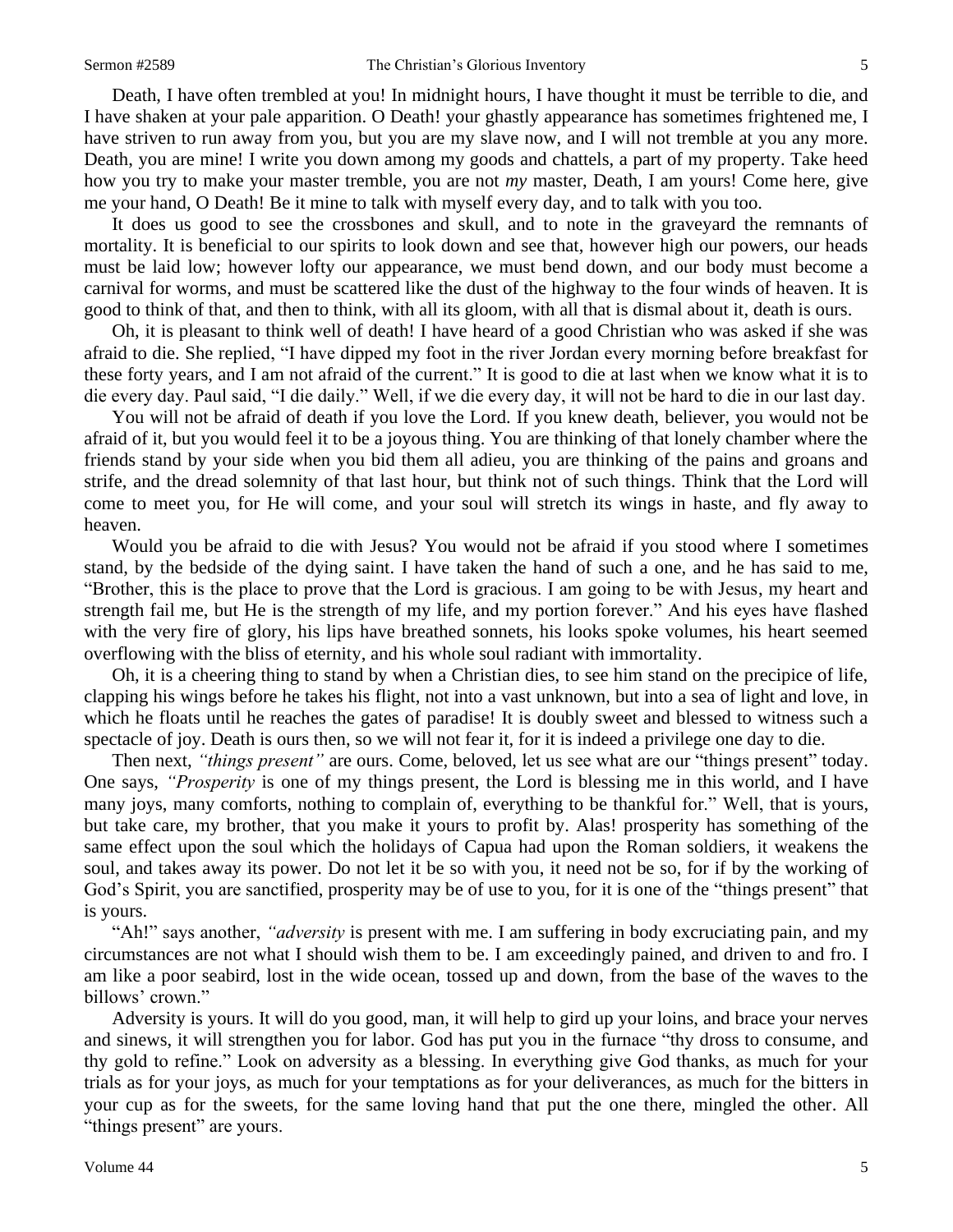Then there is *Providence.* That is always present, and it is yours. "All things work together for good to them that love God." Then there is *justification.* That is a present mercy: "Therefore being justified by faith, *we have* peace with God through our Lord Jesus Christ." That is yours. Then here is *the Bible,* that is a present thing, and it is yours. There is not a precious promise in it, from Genesis to Revelation, but it is yours, there is not a single choice sentence in it, but it is yours.

All "things present" belong to you. What else is there? Why, there is *adoption,* for you are now children of God. That is yours. There is *final perseverance,* which God promises even now. He will keep His children, and preserve them to the end. That is yours, and whatever you can conceive that is glorious, which is present with you now, is yours.

But now comes the climax, *"things to come."* These are also yours! What! are you trembling at the "things to come"? Are you saying, "I dread the future, my poor ship has borne so many storms, I fear to go forward"? Oh! tremble not, the future is yours, and if it should be a future of storms and hurricanes, and tempests and rocks, and quicksand and shoals, it is yours. Your Captain will steer you through. Let *death* be in the future, with its shade and gloom, it is yours, it is one of the "things to come."

Then, after death, the lying in the grave for a time is yours. The *resurrection,* when you shall arise from the grave, is yours; the awful trump that shall startle the world, the books that are to be opened, the blazing lightnings, the terrific thunders are yours; the trembling universe, with all the dread accompaniments *of judgment,* is yours; the Judge Himself, is yours, your Brother, your Friend; and the great conflagration, the flying away of heaven and of earth, the falling of the stars from heaven, like withered fig leaves from the tree, all these are yours; the rocking of creation, the tossing to and fro of matter, the earthquake, the trembling spheres, the shaking universe, the dissolving orbs, all these are yours; all that is terrible, majestic, sublime, terrific, all is yours.

Let your imagination gather around it all the dread things which are to come, all these are yours. Your soul, enshrined in immortality, shall say, "It is all mine." The great dread drama which shall receive its terrible consummation after death is yours. If there be a hell that is horrible to the wicked—as there most assuredly is—it is not for you, but if there be a heaven, glorious and great as it is, it is for you. There is a harp in heaven which is yours, a crown in heaven which is yours, think you of the streets of gold, they are yours, for they are "things to come." Think of the Most High God Himself, He is yours, and you shall feel Him to be so.

O Christian! *heaven* is yours, try beloved, to picture heaven to yourself. I think I hear you say, "Is this heaven, and am I there? Have I a crown upon my head? Am I clad in white? O glorious world! I never conceived heaven to be like this. I had pictures, I had dreams, I had imaginations, but this far outshines all that I ever conceived. O wondrous heaven, how glorious you are! and there is my Christ!"

I know not what you will say of Him, it were almost blasphemy to try to utter words about Him, but when you are with Him, lying on His breast forever, feeling His heart palpitating against yours, and knowing that the God-Man has loved you with an everlasting love, and feeling that His heart is forever yours, by the sweetest tie of blessed relationship—then will you find that "things to come" are yours, for heaven has become your actual possession.

This then, is the Christian's glorious inventory. He is rich indeed, who owns all these things, and who can take up this language, "all things are mine, whether Paul, or Apollos, or Cephas, or life, or death, or things present, or things to come."

**II.** Now, we come to THE TITLE DEEDS.

They are drawn up in the name of Christ, "ye are Christ's; and Christ is God's."

As I am, by nature, apart from Christ, none of those things are mine, they are all against me. Death would not be mine without Christ, it would be indeed a terrible doom. Life is not mine without Christ, that were dangerous indeed, to live here without Him. All I have comes to me through Jesus. Come then, let me look at the title deeds, and see if I am interested in them. They consist of two parts. First, "ye are Christ's," and secondly, "Christ is God's."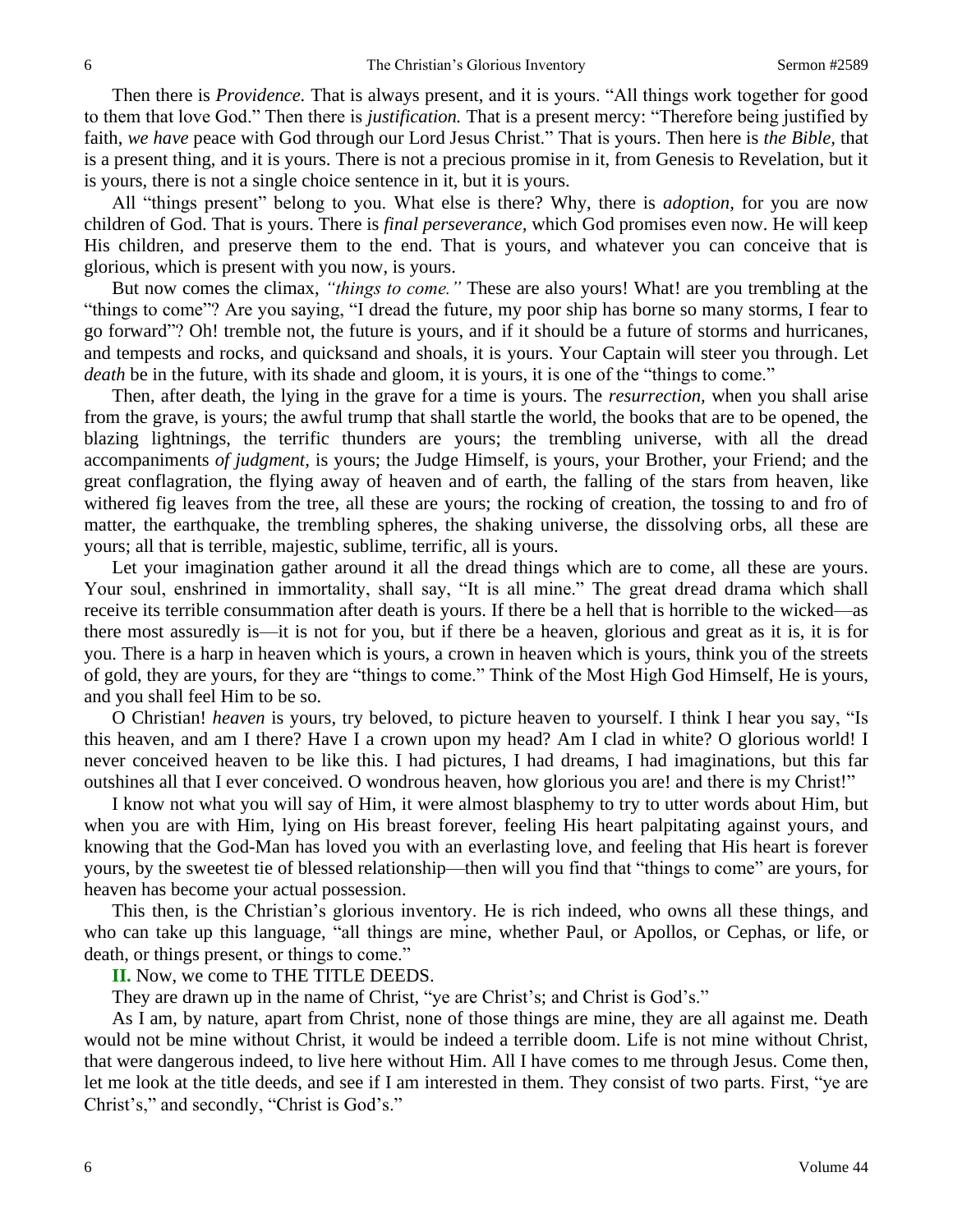*"Ye are Christ's."* Come, Christian, soliloquize thus with yourself: "My soul, are you Christ's? Can you say that you are His in a threefold sense? Are you Christ's by the Father's donation of you to Christ? Are you Christ's by the purchase of His blood? And are you Christ's by your own consecration of yourself to Him?

Am I Christ's *by eternal donation,* because God the Father gave me to the Son? Can I look back, and see my name in life's fair book set down? Can I, with holy faith, look back, and see the roll of destiny, and read my name therein? Have I a humble, holy faith that I was given to the Lord long ere the foundations of the earth were builded, or the pillars thereof were piled? Am I His? Can I say, 'This covenant, made of old, does stand for ever fast'? Can I say that I was given to Him? Do I rejoice in that sovereign electing love which gave me to the Savior for no reason whatever in me, but simply of His own free grace? If so, that is one proof that I am Christ's."

"But again, my soul, can you look back, and see yourself to be Christ's *by the purchase of His blood?* When you go to Gethsemane, do those drops of gore fall upon the ground for you? When you go to Gabbatha, can you think that ignominy and plucking of the hair was for you? And at Calvary, can you feel that all its agonies and terrors were for you?"

Do *you* feel, dear friends, that you are Christ's by the purchase of His blood? At a Primitive Methodist prayer meeting, a brother was not able to pray, and somebody else, further down in the meeting, according to their rather disorderly manner, called out, "Brother, plead the blood, plead the blood, then you will be able to pray." The brother understood well enough, he began pleading the blood of Jesus, and then he could indeed pray.

O my soul, can you plead the blood? My hearer, can you plead the blood? My brother, my sister, can you say that the sacrifice of Jesus was for you? Do you feel that He bought you, and paid for you, that His sacrifice was made for your guilt that He died especially for your sins? Can you appropriate Jesus to yourself? If so, you can appropriate everything, since "ye are Christ's, and Christ is God's."

But further, we are Christ's *by consecration.* Beloved, are *you* thus Christ's? "Do mind the place, the plot of ground, where Jesus did you meet?" Ah! some of us can look back, and tell to an inch the spot where we first gave our hearts to Jesus, many of the Lord's people cannot do it, and it is not necessary that they should, but yet they can each one say, "I am my Lord's, and He is mine." Do you feel this morning, that you have given yourself to the Lord Jesus, that you are not your own, but being bought with a price, you have willingly given yourself to Him? Have you taken Christ for your All in all, and have you given up all to Christ?

If Christ were to walk up this aisle, and come to each one of you and say, "Sinner, lovest thou me?" what answer would you give Him? If He were now to step from pew to pew, and look at each of you, showing you His scarred hand with the print of the nails and saying, "Will you give yourself to me?" what would be your answer? Do you wish to give yourselves up wholly to Christ? Have you done so? Then, "all things are yours," because you are Christ's, by consecration you have given yourselves to Him.

If you consecrate yourselves to Jesus, you will never find Him a hard Master. I have known Him some little while, and He has been exceedingly kind to His unworthy servant. I have nothing to find fault with Him, but much with myself. He is a blessed Master. O youth, or maiden, if you would love Him, you would find Him worthy of your love in all respects! Why, I think, His very name is enough to make you love Him. "My Master! How sweetly does 'my Master' sound! Yes, He is my Master, and your Master, if you have become His servant, and have given yourselves to Him.

But if you are not Christ's, you have nothing, you are a poor miserable creature. How can you live if you are not Christ's? How will you face grim death, how will you stand before Christ when He shall sit on His throne? Do you think that you shall be able to hear His thundering voice say, "Depart, ye cursed"? Are your ribs of steel, and bones of brass? If they be, they will be broken when He speaks in His wrath. O then, beloved, "Kiss the Son, lest he is angry, and ye perish from the way, when his wrath is kindled but a little. Blessed are all they that put their trust in him."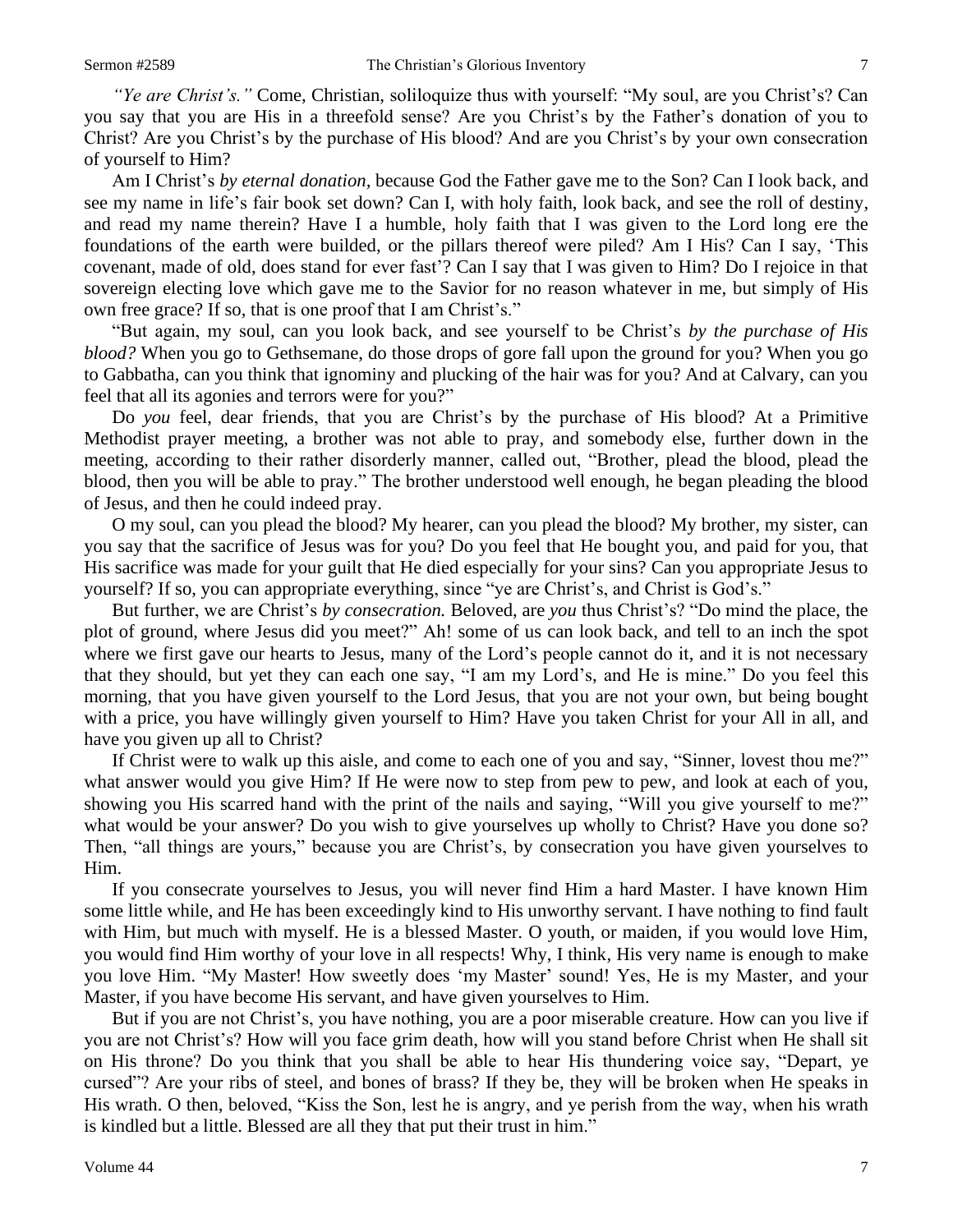I must only hint at the other portion. In order to link us thoroughly with God, there is something else besides our being Christ's, and that is, *"Christ is God's."* With one hand Christ links Himself to men, with the other He is joined to God, and thus God and men are united. Oh, think of this! There is a link between you and the Godhead. The God that you cannot conceive of, the skirts of whose garments are dark with ineffable light, too splendid for man to view, that mighty God, filling immensity, the Infinite, the all things in one, is linked with you, for Christ gives you His hand—your Brother, flesh and blood like yourself—and He gives God His hand, for He is the equal of the eternal, the infinite God, very God of very God, and yet, very man of very man!

Oh, what a glorious thought, that my deed is stamped by the Father and by the Son! It has the seal of them both. "You are Christ's, and Christ is God's," and having Christ, and being Christ's, I have all things in Him. "All things are yours. For ye are Christ's and Christ is God's."

But before I come to the third point, let me ask you, dear friends, now to put this question to your conscience, *Are you Christ's?* Oh, how many there are who attend God's house, and never feel any personal application of the truth! How many are there of you who sit Sunday after Sunday, and weekday after weekday, hearing sermons, and never getting any profit of them?

O sirs, preaching is not child's play! Some persons say, "I will go and hear Mr. So-and-so," and they go—just to amuse themselves. But do you think that a true minister will preach to amuse you? Is it his business so to do? Oh, believe me, it is solemn work to stand and speak for God, and in His name! Did you ever think what it is to preach God's Word? Oh! if at the last great day it shall be shown that we have not preached faithfully to you, if we have not declared the whole counsel of God, you indeed must perish, but your blood will be required at our hands!

And then, do you know what solemn work it is to hear? Oh! if the damned spirits in hell could come to earth, they would let you know what solemn work it is to hear the Gospel. Think not that you can hear the Gospel without having your salvation or damnation affected thereby, there is not a word of the Gospel that ever enters into man's ear for which he shall not be brought to account. I beseech you, as you believe in the Bible, as you believe that there is no salvation out of Christ, to lay these things to heart. They are not trifles, they are not imaginary things, they are not that which concerns your body, but they concern your eternal existence.

You are rich, or else you are poor, you are Christ's or the devil's, you are on the road to heaven or to hell—which is it? Oh, let the question ring through your ear—which is it, heaven or hell? Which is it, HEAVEN OR HELL? Oh, let not that word, if it is ever so harshly spoken, be rejected by you, but answer the question to your soul, and if honestly you are obliged to say, "I fear I am on the road to perdition," then remember, if you feel *that,* if you confess your sin, Jesus Christ has come into the world to save sinners, "This is a faithful saying, and worthy of all acceptation, that Christ Jesus came into the world to save sinners." Not everybody, but "sinners"—all those who will acknowledge and confess that title, shall be saved by divine grace. If you are a sinner, and you trust Him, He will most assuredly and certainly save you.

**III.** Now lastly, WHAT IS THE DUTY OF A MAN WHO HAS SUCH LARGE POSSESSIONS? "Let no man glory in men. For all things are yours."

If a man has everything, he has no need to glory in some one little thing. If a man has only one gold ring, you will see him wearing it on his finger every day, and putting his hand in such a position that everybody may see it, but he who has far more, need not be particular about just one ring being seen. Does the Queen care that other people shall know what plate and jewels she has at Windsor? Everybody knows that she is rich, that she has an abundance, and therefore it is not necessary that she should display a portion of it. Whenever you find a person glorying in some little thing, you may be sure he is acting contrary to what he should be.

I cannot conceive how a Christian man, who has everything, can be proud because he has a little talent, or a little wealth, or position, or station. Do not be proud of that, but say, "That is one stone in my